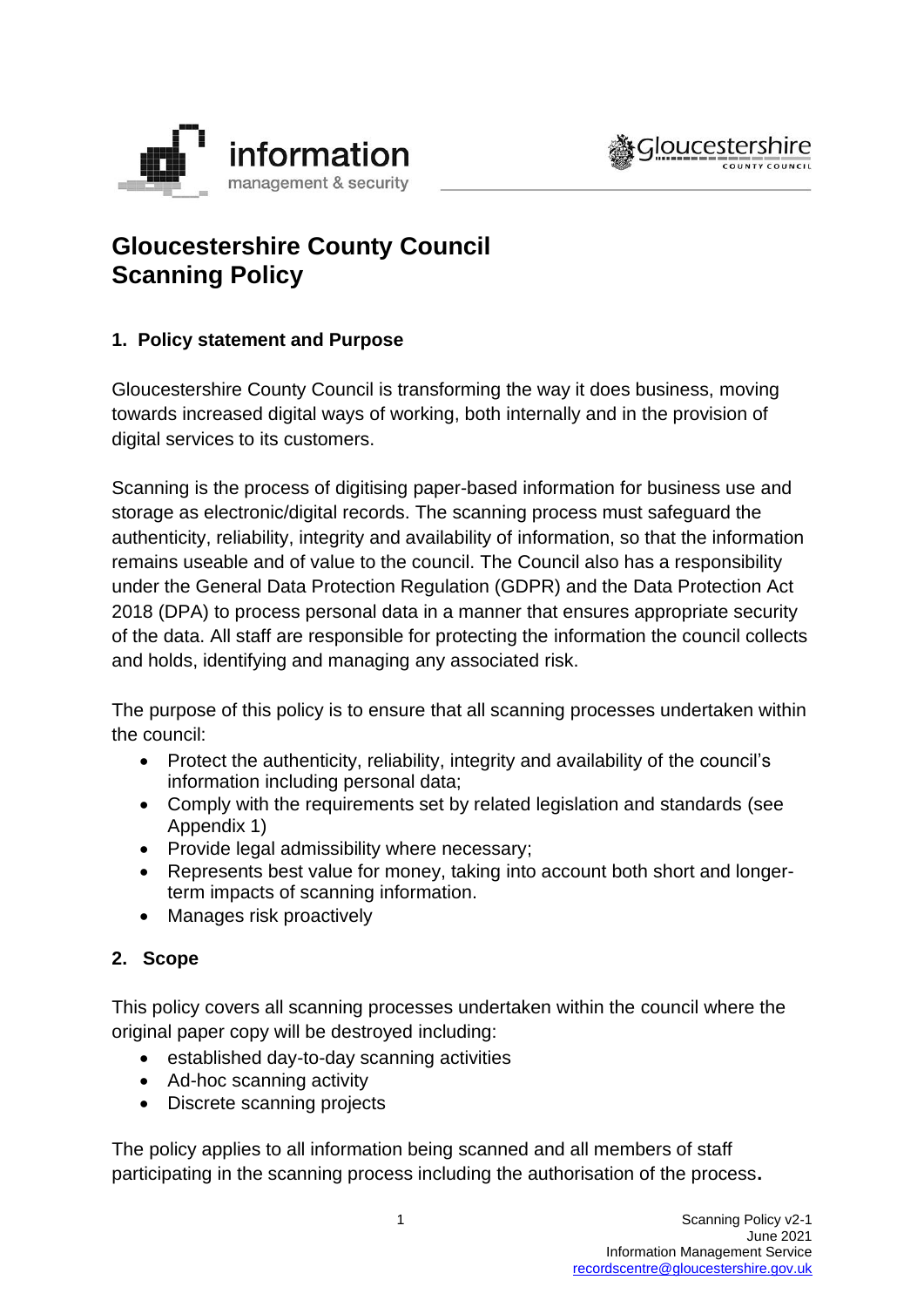## **3. Requirements for Scanning**

## **3.1. Business Case**

All scanning activity must be warranted. Scanning projects should only be undertaken once a strong business case has been developed and approved at an appropriate level. All relevant stakeholders must be consulted to ensure that all their requirements are taken into account. Those consulted will include stakeholders in the Information Management Service. Stakeholders' comments and/or requirements must be set out in the business case.

Each project should be assessed separately based upon its individual purpose and the necessity of the scanning activity. The following should be key considerations:

### **Cost v. Benefit**

- What is the cost of the scanning process?
	- o Take into account the cost of all resources, including time, people and equipment: e.g., how much time will need to be spent removing staples and paperclips?
- What is the cost of storing the electronic information over its whole lifecycle? Is it cheaper or more expensive than storing paper records in the Records Centre?
	- o Contact the [Records Centre](https://staffnet.gloucestershire.gov.uk/internal-services/information-management-service/records-centre/) for storage costs.
- Is there available equipment that can scan to the requirements described in this policy?
	- o The digital images created by the scanning process need to be in a reusable format to ensure that they support the delivery of relevant council activities.
- How many people need access to the information and what type of access is required?
	- o Enabling information to be accessed by multiple individuals, as part of a distributed audience at the same time enables collaborative working.
- How frequently is the information used?
	- $\circ$  If the information is in constant use, it may be easier to refer to a digital copy, rather than the paper original.
- Which activities does the information support?
	- o Digitising information and pulling it together can support the work of investigations and inquiries.

#### **Suitability of records/information for scanning**

- What condition are the paper originals in?
	- o Fragile or oversized paper records may not be suitable for scanning.
- Will the readability of the information be enhanced by scanning?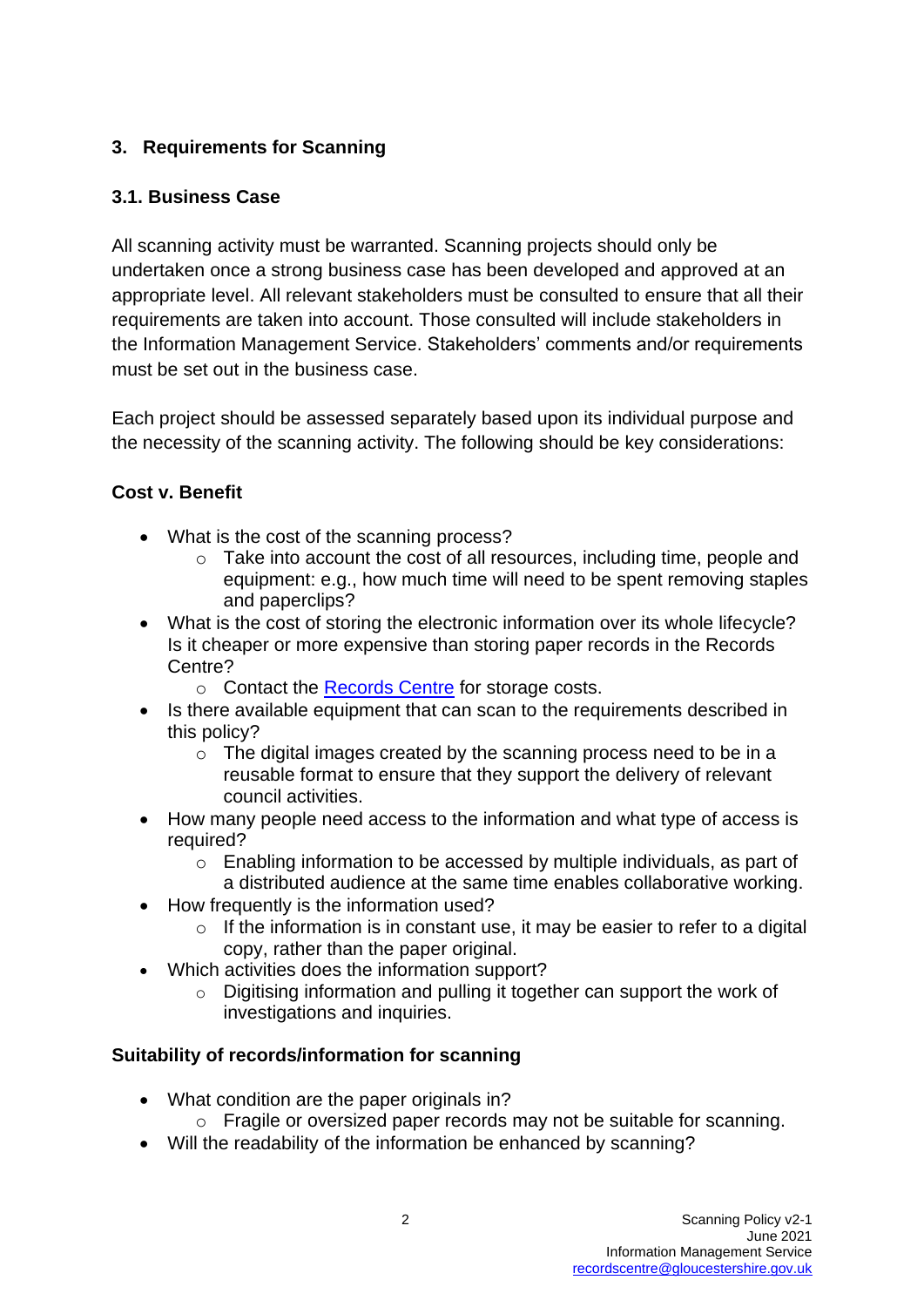- o Poor quality paper records may require considerable enhancement to produce a good digital image.
- Will you be scanning material that is only currently available in paper form?
	- $\circ$  Ensure that there isn't already a digital copy of the information. Don't re-scan printouts of information that was created electronically.
- How long does the information need to be kept for?
	- $\circ$  Information with a very short retention period may not be worth scanning. Records that have reached the end of their required retention periods should not be scanned. The Council bears the costs of storing, backing up and migrating irrelevant scanned data. The Council's [Records Retention](https://www.gloucestershire.gov.uk/media/2103618/2020-retention-schedule-v34.pdf) and Disposal Schedule lists the length of time records (whether in paper or scanned form) need to be kept.

#### **Ongoing Management of the electronic information**

- Where the digitised information will be stored?
	- $\circ$  The information needs to be saved securely to an appropriate location on a GCC system or network drive.
- How robust are the systems for storing the information?
	- $\circ$  Consider the information security arrangements in place and whether they provide an adequate level of protection for the information.
- Who will be responsible for managing the digitised information as part of business as usual?
	- $\circ$  Roles and responsibilities for managing the information must be clearly defined and understood.
- What measures will be in place to enable long-term accessibility of digitised information?
	- $\circ$  Some information may need to be retained for several years. Plans need to be in place to ensure ongoing software and hardware availability, as part of managing ongoing technological innovation and changing ICT practices within the council.
- What processes will be in place for disposal of information?
	- o Information needs to be disposed of (i.e., either destroyed or transferred to Archives) at the end of its retention period. Systems need to have retention and disposal functionality to ensure appropriate action takes place at the right time.

#### **3.2. Legal Admissibility**

The legal admissibility of any document must be taken into account before scanning activity begins. There is no definitive legislation regarding legal admissibility of scanned documents over paper originals but electronic copies will be accepted as best evidence provided they are of a sufficient quality to ensure readability and are proven to be identical to the originally created document.

• Some high-risk documents, such as documents under seal and deeds, will need to be retained as paper originals. More generally, if the original paper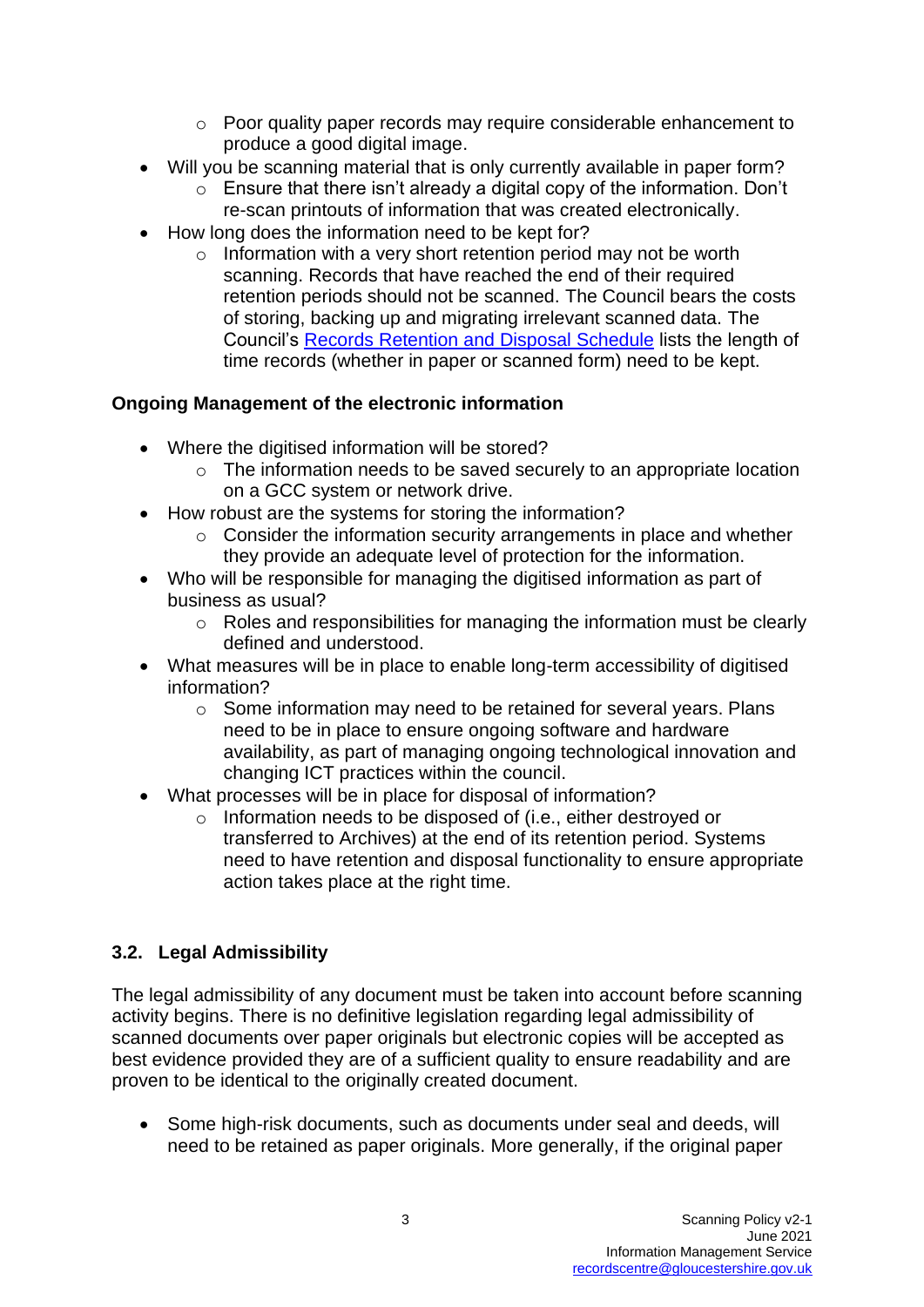record still exists, this will generally be preferred over a scanned copy (the 'best evidence rule').

- BSI BIP 0008-1:2014 is the British standard on legal admissibility and evidential weight of information stored electronically. Any electronic document that could be relied on in court must have been scanned in accordance with this standard. Complying with this standard ensures the council's electronic records are captured, stored, and managed in a way to maximise evidential weight and demonstrates the contents of the electronic documents haven't changed. A copy of the standard and an associated compliance workbook are available from the [Information Management](https://staffnet.gloucestershire.gov.uk/internal-services/information-management-service/)  [Service.](https://staffnet.gloucestershire.gov.uk/internal-services/information-management-service/)
- Documented and secure processes must be in place to help demonstrate the authenticity of the scanned copies and evidence that they have not been tampered with.

When legal admissibility is likely to be an issue, it is recommended that project managers consult with [Legal Services.](https://staffnet.gloucestershire.gov.uk/internal-services/legal-services/)

### **3.3. Confidentiality, security, access**

- Scanning should take place in a secure environment, appropriate to the level of sensitivity and confidentiality of the information;
- Scanning of personal data including special category (sensitive) data must only be undertaken by persons authorised to do so, e.g. persons who have permission to view the information as part of their day-to-day role.
- Information Asset Owners must provide permissions, documented in advance, for individuals employed to carry out discrete scanning projects to view the information.

## **3.4. Technical requirements**

- Technical requirements will vary according to the purpose and business needs of individual projects. These must be discussed with the ICT as part of the normal ICT project management framework.
- Business analysis within individual projects will identify appropriate file formats; resolution and possible compression, such as lossless (lossless data compression is a class of data compression algorithms that allows the exact original data to be reconstructed from the compressed data); suitable hardware, server space, backup, and recovery arrangements; ensuring sufficient bandwidth; and integration with existing databases if required. The analysis will also determine the most appropriate scanning methodology (e.g. back-scanning, which is typically the scanning of old paper files undertaken as a large-scale, one-off exercise; scan on demand, which is scanning undertaken on an on-going basis as required; or day-forward scanning, which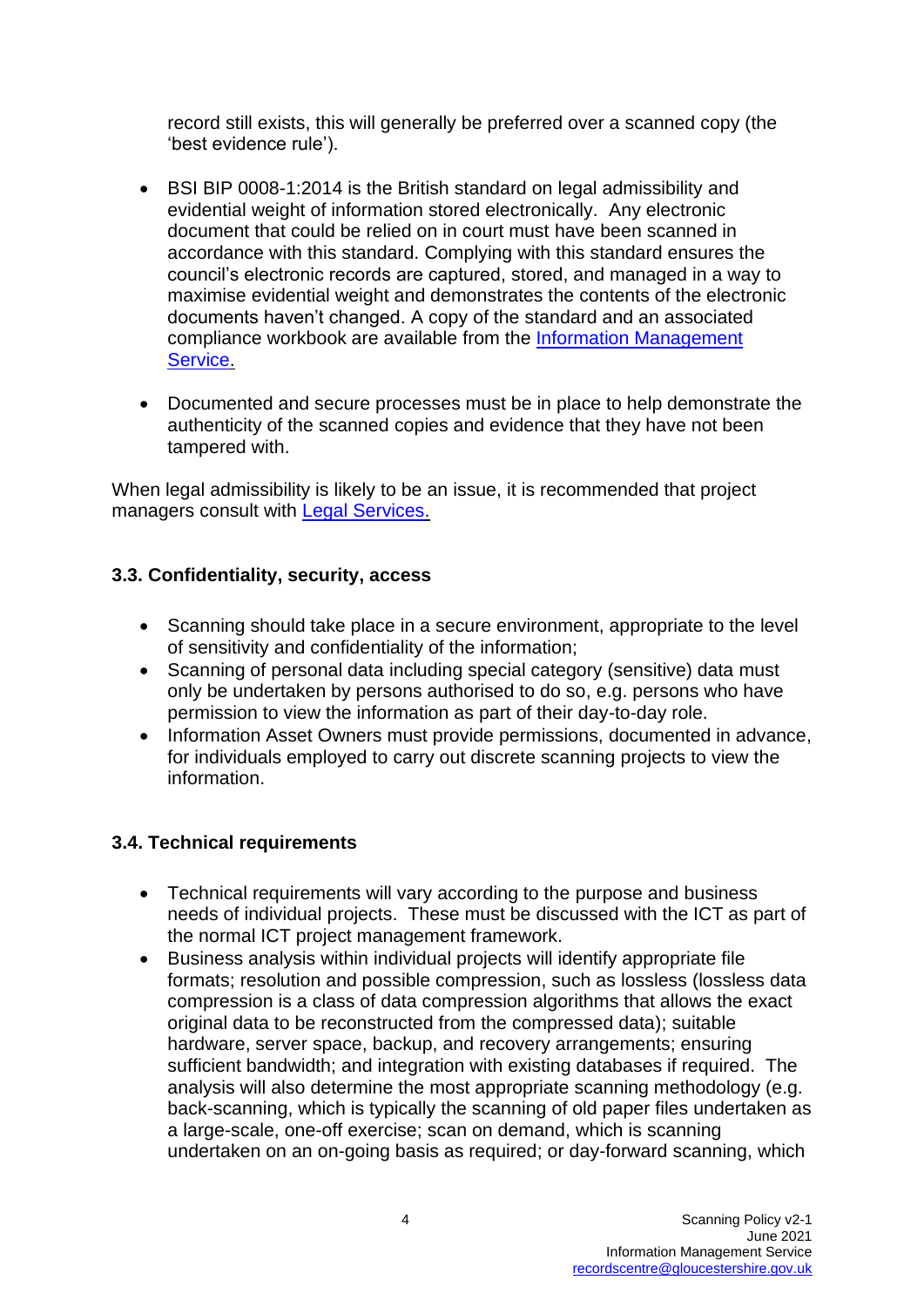means scanning all material from a specific date onwards) and whether scanning should be undertaken in-house or out-sourced.

When scanning is undertaken in-house, existing software will be used where feasible. Multi-Functional Devices (MFDs) are only suitable for ad hoc small-scale scanning.

# **3.5. Quality Control**

- Before starting scanning projects and/or scanning in bulk, always scan a test document and compare the test scan with the original paper document to assess quality and identify any issues and required solutions.
- Quality checks of all scanned images must be carried out as soon as the scanning has taken place. Required checks include ensuring:
	- $\checkmark$  Every piece of a paper document has been scanned, including blank pages, double-sided documents and post-it notes.
	- $\checkmark$  No changes have been made to the document within the scanning process: the electronic information is an exact representation of the paper original.
	- $\checkmark$  The electronic record is readable.
- Do not destroy the original paper record until the quality and authenticity of the electronic record has been signed off.

## **3.6. Indexing and Auditing**

- Scanned records should be given a meaningful title and saved on an appropriate council network drive or system.
- Specific sets of metadata, such as reference number, name/title of document, date of document, time and date of scanning and owning service area must be attached to all scanned documents. This metadata facilitates retrieval, filing and decisions about retention.
- Maintain audit trails of scanning activity within projects, recording batch numbers; dates of scanning; and if appropriate, how many blank pages in the original record have been dealt with.
- Files sent to a third party for scanning must be transmitted securely and information must be appropriately managed and accounted for at all times. If personal data is involved, the contract with the third party must ensure the records are scanned and stored in accordance with GDPR and the DPA 2018. The data transfer list must be sufficiently detailed to be able to retrieve files if needed for a statutory subject access request for instance, to ensure that no records have been lost in transit, and to check invoices for scanning work completed.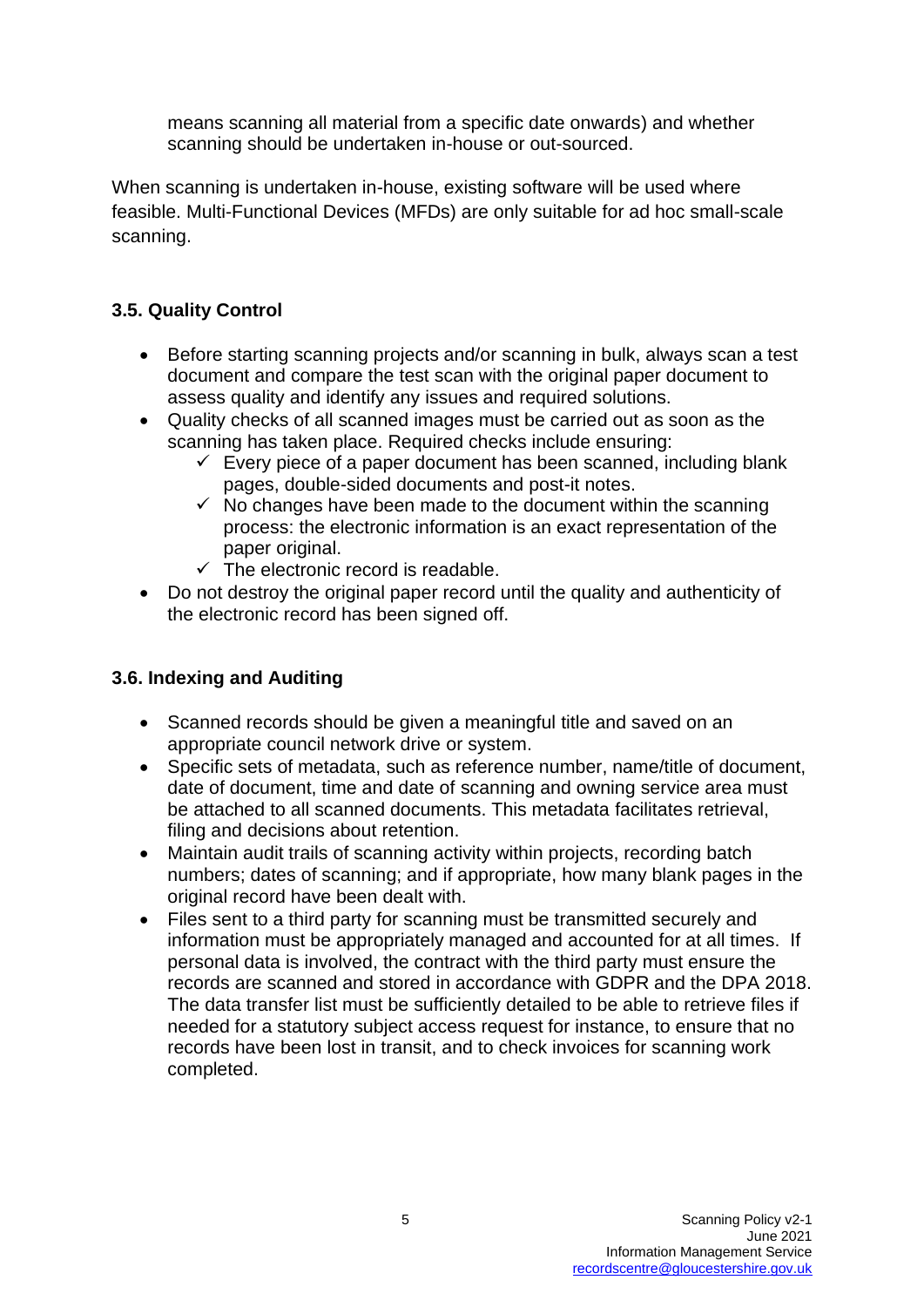## **3.7. Retention of information**

- Original paper documents should be retained until sufficient quality checks have been carried out on the image and the electronic copy has been correctly indexed and is stored securely.
- Unless the original paper records are marked in the retention schedule as "transfer to Gloucestershire Archives", once the quality checks have been confirmed, the paper original should be securely destroyed, with a record of the destruction maintained.
- From the outset, consider how the electronic records will be disposed of at the end of their retention period. Personal data kept too long could lead to fines under GDPR and the DPA 2018, and all material held beyond its retention date remains accessible under the Freedom of Information Act.
- For records ear-marked for transfer to archives, consult Gloucestershire [Archives](http://www.gloucestershire.gov.uk/archives/) before destroying paper originals to ensure that the long-term preservation and access requirements to the scanned records are sufficiently robust and sustainable.

### **3.8. Digital continuity**

- If scanned records have a long retention period, it is likely that they will be migrated from one system to another at least once during their lifecycle. The potential costs and risks of migration should be considered in the original business case. At upgrade it may be appropriate to archive some scanned material to a preservation environment, rather than migrating it all to the new live system.
- Scanned copies are susceptible to corruption and loss, which can be unpredictable, sudden and total. Continued access, a means of demonstrating authenticity (tested periodically), backup and recovery procedures are therefore important.
- Records scanned for long-term preservation must not be stored on removable media e.g. USBs, CDs or DVDs.
- Digital continuity guidance can be found in the [Digital Continuity Policy.](http://www.gloucestershire.gov.uk/media/6625/digital_continuity_policy_2012__v1-1-57807.pdf)

## **4. Roles and Responsibilities**

- **Staff** all staff are responsible for managing and protecting the council's information; engaging with and following this policy, ensuring that information is scanned in line with the guidance provided.
- **Project Managers** are responsible for adhering to this policy throughout the delivery of their project.
- **Project Sponsors**  are responsible for policy compliance.
- **[Information Asset Owners](https://staffnet.gloucestershire.gov.uk/internal-services/information-management-service/information-asset-owners-iao-help-guidance)** are responsible for undertaking information risk assessments and ensuring that any scanning activity does not place the information at unnecessary risk at any stage during its lifecycle. This involves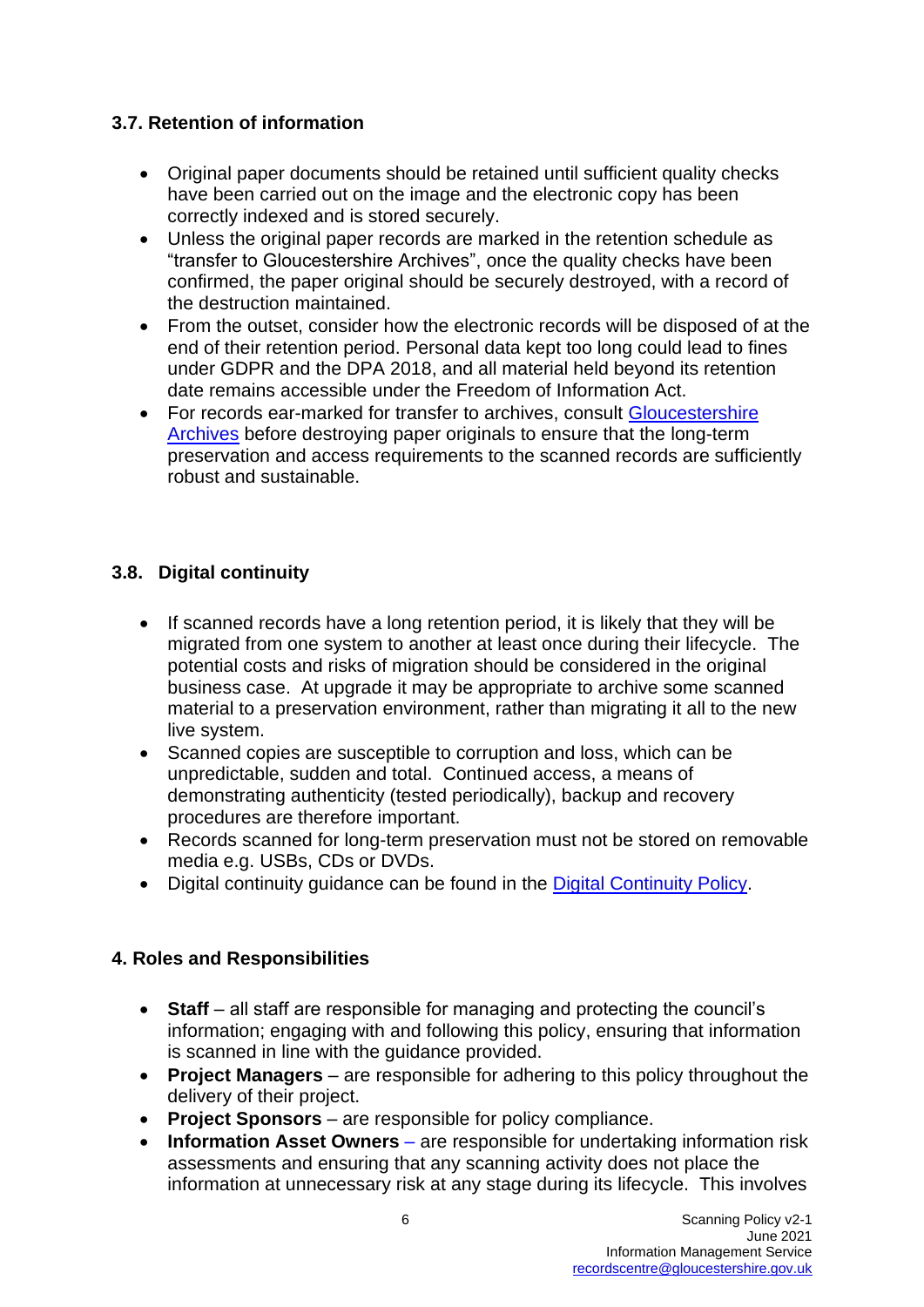agreeing access permissions; and regularly reviewing compliance with standards for authenticity and evidential weight and maintaining evidence of compliance.

- **Information Management Service** is responsible for developing policies and guidance on managing information throughout the scanning process; providing support to staff on the handling, storage and disposal of information.
- **ICT** is responsible for providing advice and support regarding technical requirements for scanned images; equipment and software.
- **Gloucestershire Archives** is responsible for providing guidance to staff on which records need to be retained in for long-term or permanent preservation; developing policies and guidance on digital continuity.
- **Third Party Scanning Operators** are responsible for complying with the terms set out in any contract with the Council and this policy.

#### **5. References**

- The [Digital Continuity](https://www.gloucestershire.gov.uk/media/15746/digital-continuity-policy-2017-v1-2.pdf) policy.
- The [Digital Preservation policy.](https://www.gloucestershire.gov.uk/media/1881/digital-preservation-policy-2018-v31.pdf)
- The [Information and Data Management Strategy](https://www.gloucestershire.gov.uk/media/2088939/2019-info-data-management-strategy-v1-0.pdf)

#### **6. Review and Revision**

This policy will be reviewed as it is deemed appropriate, but no less frequently than every 3 years.

#### **Appendix 1. Legislation and Standards**

The following legislation and standards have informed this policy.

- General Data Protection Regulations and the Data Protection Act, 2018
- Civil Evidence Act, 1995
- Freedom of Information Act, 2000
- BS 10008 Electronic Information. Correct Storage of Digital Information
- BSI BIP 0008-1:2014: Evidential Weight and Legal Admissibility of Information Stored Electronically. Code of Practice for the Implementation of BS 10008
- ISO/TR 15801:2009 Document Management Information stored electronically – Recommendations for trustworthiness and reliability.
- BS ISO 15489-1 and 2: 2001. Information and Documentation Records Management: General and Guidelines.